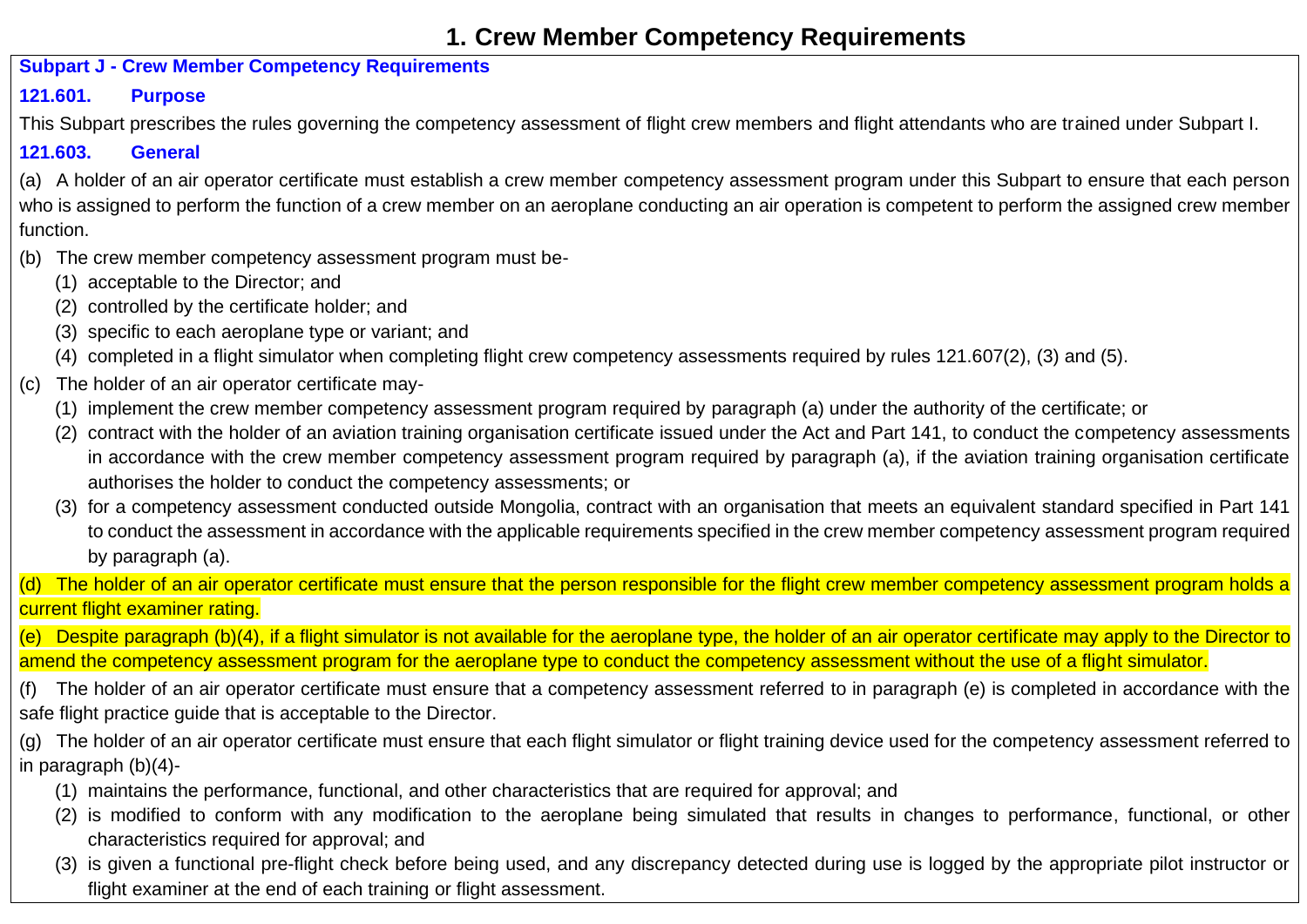#### **121.607. Flight crew competency assessments**

A holder of an air operator certificate must ensure that-

- (1) each pilot acting as pilot-in-command of an aeroplane conducting an air operation under the authority of the certificate has, within the immediately preceding 12 months, passed a route check conducted in an aeroplane including an aerodrome proficiency check that is administered by a flight examiner and that-
	- (i) consists of at least 1 flight over 1 route segment and 1 or more landings at aerodromes representative of the operations to be flown; and
	- (ii) establishes that the pilot can satisfactorily perform the duties and responsibilities of a pilot-in-command of an aeroplane performing an air operation appropriate to the type of air operations authorised by the certificate holder's operations specifications; and
- each pilot acting as a flight crew member of an aeroplane conducting an air operation under VFR has, within the immediately preceding 12 months, successfully completed a competency assessment administered by a flight examiner that covers-
	- (i) procedures, including emergency procedures; and
	- (ii) the pilot's flying skills in an aeroplane type normally used by the pilot in an air operation; and
	- (iii) human factors and crew resource management; and
- (3) each pilot acting as a flight crew member of an aeroplane conducting an air operation under IFR has, within the immediately preceding 6 months, successfully completed a competency assessment administered by a flight examiner that-
	- (i) covers procedures, including emergency procedures, appropriate to the equipment fitted to the aeroplane and to the type of operations to which the pilot is assigned by the certificate holder; and
	- (ii) includes human factors and crew resource management; and
- (4) each pilot acting as a flight crew member of an aeroplane conducting an air operation has, within the immediately preceding 12 months, successfully completed a written or oral test of the pilot's knowledge of the following:
	- (i) the relevant Civil Aviation Rules:
	- (ii) the certificate holder's operations specifications and exposition:
	- (iii) the aeroplane systems, performance, operating procedures, and the content of the flight manual for each aeroplane type normally flown by the pilot:
	- (iv) navigation, ATS, and meteorology:
	- (v) special flight operations as appropriate to the type of operation normally conducted by the pilot:
	- (vi) new equipment, procedures, and techniques:
	- (vii)location and operation of emergency equipment fitted to an aeroplane of the type normally flown by the pilot; and

# **121.609. Pilot instructor, Line supervisory pilot, Simulator instructor and Flight examiner competency assessments**

- A holder of an air operator certificate must ensure that the pilot instructor, line supervisory pilot, simulator instructor, or flight examiner in the training or competency assessment programs receives instruction and maintains proficiency as appropriate in-
	- (1) the methods of imparting instruction on how to operate, and how to ensure the safe operation of a particular aeroplane type, or variant; and
	- (2) the methods for evaluating and assessing flight crew competency in the technical and non-technical aspects of aeroplane operation including human factors and crew resource management; and
	- (3) the methods of recovery from mishandled, non-normal, and emergency manoeuvres; and
	- (4) the operation of the aeroplane used or flight simulator approved by the Director, and its equipment, including operational flight, procedures and manoeuvres under normal, non-normal, and emergency conditions.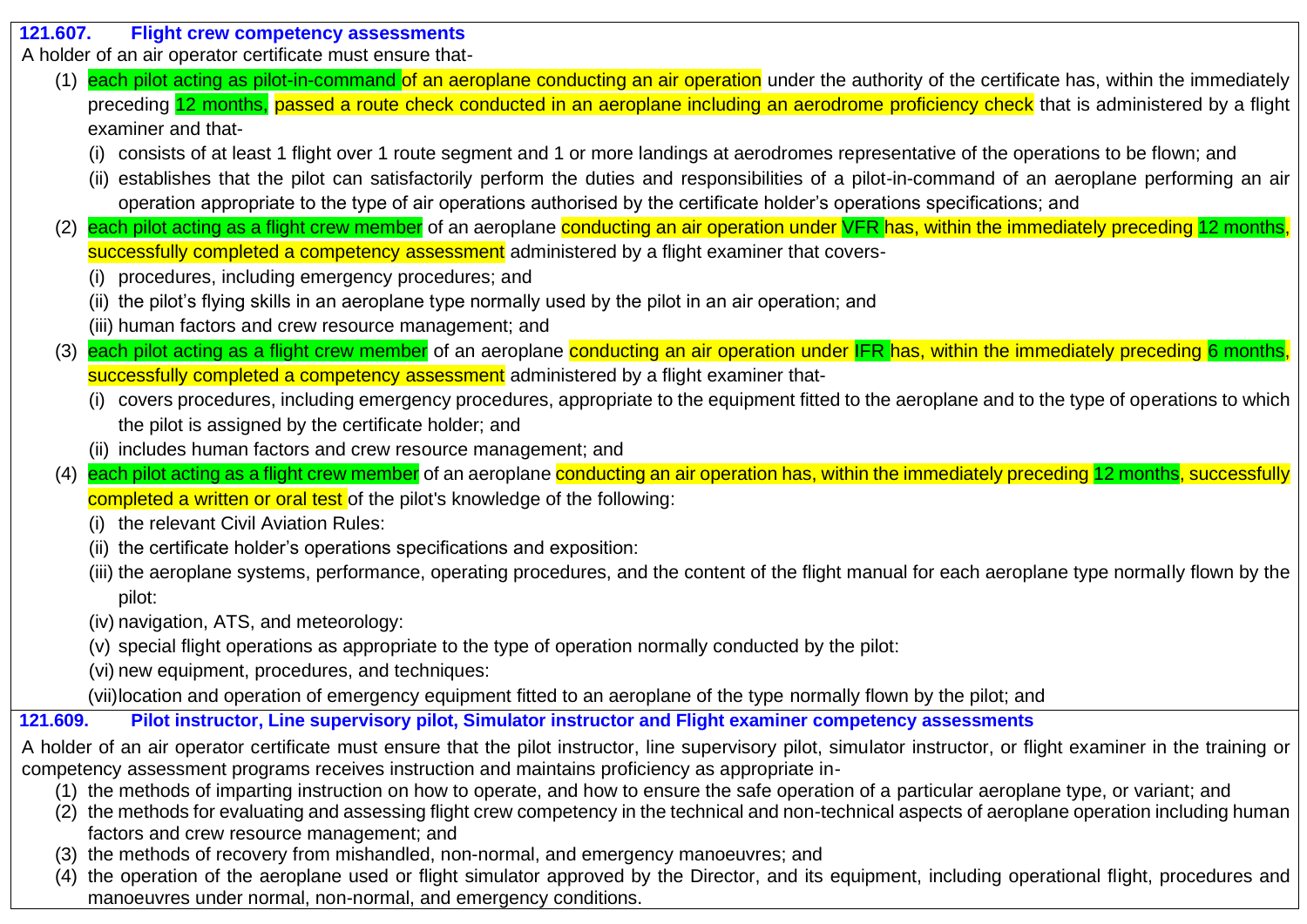**Biennial flight review must be performed by Category A or B flight instructor.**

#### **61.39. Biennial flight review**

(a) Except as provided in paragraph (b), the holder of a pilot licence issued by the Director under the Act and this Part must not exercise the privileges of the pilot licence for longer than 24 months from the date of the issue flight test for the pilot licence unless the holder-

(1) has successfully completed a biennial flight review under paragraph (c) within the previous 24 months; or

(2) for a glider pilot licence, has successfully completed a biennial flight review conducted by a gliding organisation within the previous 24 months.

(b) The holder of a pilot licence issued by the Director under the Act and this Part is not required to complete a biennial flight review required by paragraph (a) if the holder-

- (1) meets the flight crew competency check requirements prescribed in Part 115, or Parts 119 and 121, 125 or 135 that are applicable to the holder's pilot licence; or
- (2) meets the agricultural currency requirements prescribed in rule 61.707; or
- (3) holds a current Category A, B, or C flight instructor rating.

#### (c) A biennial flight review must-

- (1) be conducted by an appropriately qualified flight instructor; and
- (2) consist of flight instruction to review those manoeuvres and procedures applicable to the pilot licence privileges the holder wishes to exercise; and
- (3) be in accordance with standards acceptable to the Director.
- (d) A flight instructor conducting a biennial flight review must-
	- (1) enter an appropriate record in the pilot's logbook immediately after the flight review has been satisfactorily completed and include the following information:
		- (i) the pilot licence type to which the flight review relates:
		- (ii) the date on which the flight review was completed:
		- (iii) the date on which the flight review ceases to be effective:
		- (iv) the name, flight instructor category, and CAA client number of the person conducting the flight review; and
	- (2) complete the appropriate CAA Biennial Flight Review Form and submit a copy of the completed form to the Director and to the pilot.

(e) A pilot who successfully completes the biennial flight review required by paragraph (a) within 60 days before the date on which it is required is deemed to have completed the biennial flight review on the required date.

#### **61.257. Currency requirements**

A holder of an *airline transport pilot licence* is required to comply with the requirements of rules 61.35 (Medical Requirements), 61.37 (Recent Flight Experience) and 61.39 (Biennial Flight Review) before exercising the privileges of the holder's airline transport pilot licence.

### **61.207. Currency requirements**

A holder of a **commercial pilot licence** is required to comply with the requirements of rules 61.35 (Medical requirements), 61.37 (Recent flight experience) and 61.39 (Biennial flight review) before exercising the privileges of the holder's commercial pilot licence.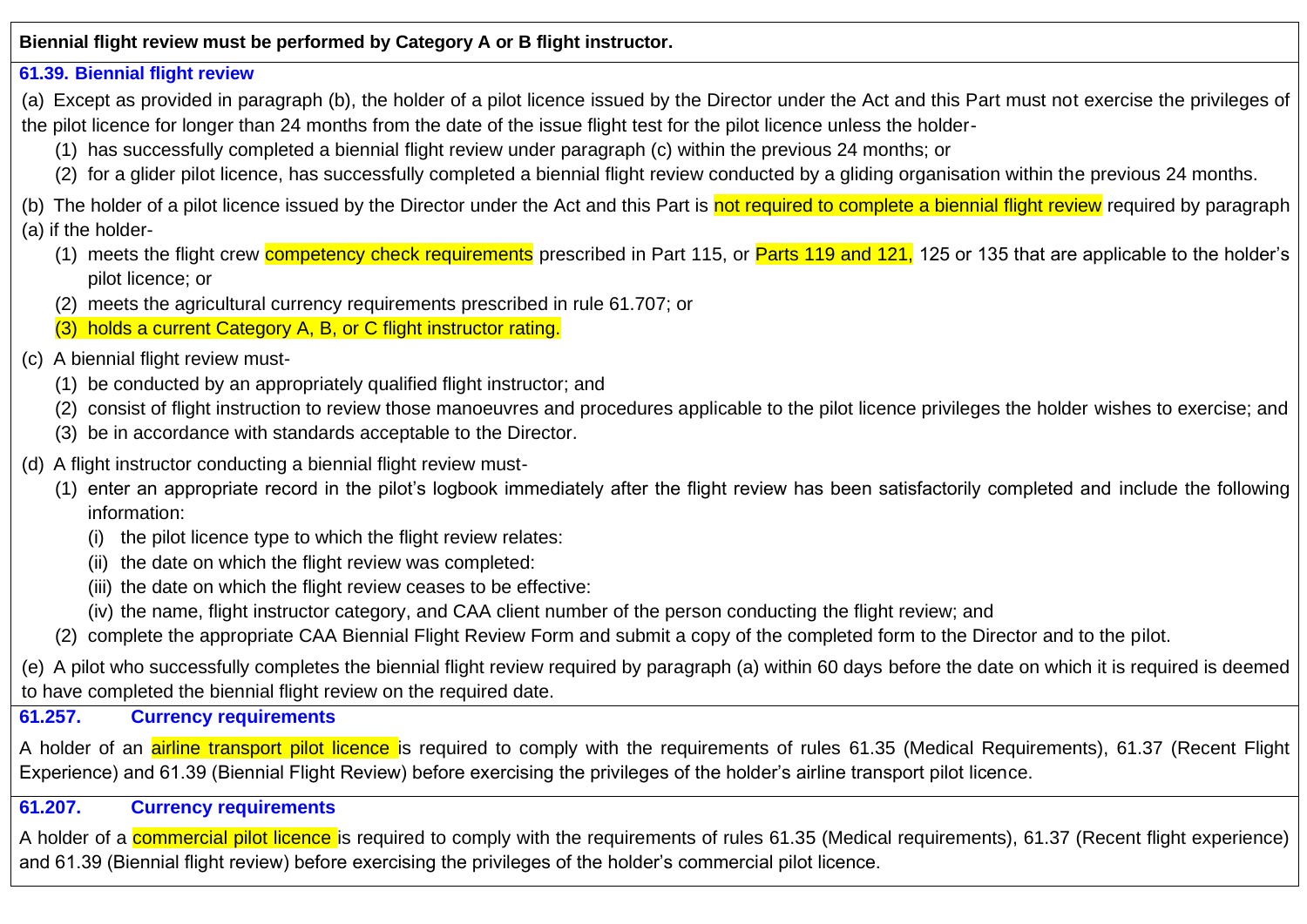# **2. Crew member training program**

### **121.553. Crew member training program**

(a) A holder of an air operator certificate must establish a crew member training program under this Subpart to ensure that each flight crew member and each flight attendant assigned to act as a crew member on an aeroplane conducting an air operation, and who is not participating in an advanced qualification program specified in Subpart M, is trained to perform their assigned functions.

(b) The holder of an air operator certificate must ensure that the training program required by paragraph (a) is conducted safely, in a structured manner, and without unacceptable risk to the equipment and personnel, or third parties.

(c) The holder of an air operator certificate must ensure that the training program required by paragraph (a) contains the following segments-

- (1) introduction training:
- (2) transition training:
- (3) upgrade training:
- (4) recurrent training.

(d) The holder of an air operator certificate must ensure that the training program required by paragraph (a) includes human factors as an integral component in every training segment referred to in paragraph (c).

(e) The holder of an air operator certificate must ensure that a pilot who completes an *introduction training segment*, a *transition training segment*, or an upgrade training segment also completes the pilot line training requirements specified in rule 121.567, and the pilot consolidation requirements specified in rule 121.569.

The holder of an air operator certificate must ensure that the person responsible for its flight crew training program holds a current flight examiner rating.

The holder of an air operator certificate must ensure that the person responsible for its flight attendant training program is qualified as specified in rule 121.525, or rule 121.527, or has appropriate qualifications and experience that are acceptable to the Director.

(h) The holder of an air operator certificate is responsible for controlling the training program required by paragraph (a).

- The holder of an air operator certificate may-
	- (1) conduct the training in accordance with the training program required by paragraph (a); or
	- (2) contract with the holder of an aviation training organisation certificate issued under Part 141, to conduct the training in accordance with the training program required by paragraph (a) if the Part 141 certificate authorises the holder to conduct that type of training; or
	- (3) for a training conducted outside Mongolia, contract with an organisation that meets a standard equivalent to that specified in Part 141 to conduct the training in accordance with the training program required by paragraph (a) for flight crew members.
- The holder of an air operator certificate must ensure that when a crew member completes a training segment of the training program-
	- (1) the training record for that crew member is updated with the details of the qualification acquired; and
	- (2) the training record and details of the qualification referred to in paragraph (1) are kept in accordance with the procedures referred to in rule 119.67; and
	- (3) the crew member is informed of the qualification.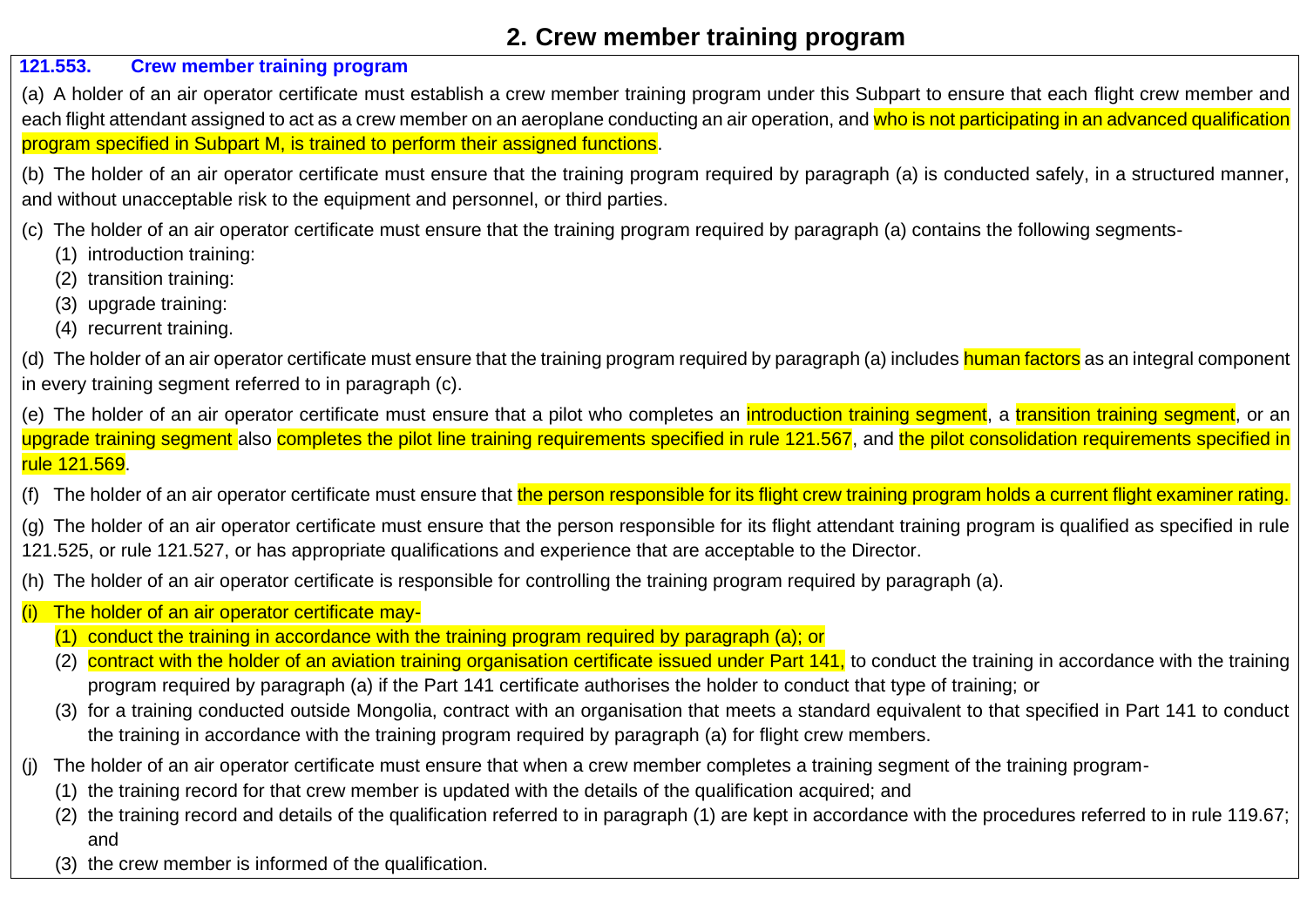#### **121.557. Introduction training**

(a) Subject to paragraphs (b) and (c), a holder of an air operator certificate must ensure that a pilot or flight attendant who is not qualified and currently serving as a crew member in an air operation under the authority of the certificate, completes the introduction segment of the training program required by rule 121.553, and in accordance with the syllabus required by rule 121.555.

(b) The holder of an air operator certificate may, with prior acceptance of the Director, vary the syllabus of the introduction segment of the training program in the holder's exposition for a crew member if details of the variation and the reasons for the variation are recorded and certified in the crew member's record of training.

(c) The holder of an air operator certificate must ensure that the introduction segment of the training program includes training on human factors, and crew resource management.

(d) A pilot may not commence an introduction segment of the training program under paragraph (a) unless the pilot-

- (1) has acquired at least 500 hours of flight time experience as pilot; or
- (2) completes the certificate holder's airline transport pilot training program acceptable to the Director; and
- (3) holds a current instrument rating; and
- (4) has acquired at least 25 hours of night flight time experience as pilot.

**121.559. Transition training** 

another type or variant; or (2) there is a change to the nature of the operation, or new equipment is introduced, which affects the operation of the aeroplane type or

(b) The transition segment of the training program referred to in paragraph (a) must address at least the

(1) the use of all safety and emergency equipment and procedures applicable to the aeroplane type or variant; and (2) new procedures or equipment introduced on the existing aeroplane type or variant; and (3) any required human factors and crew resource management training brought about by the different aeroplane, equipment, or

121.553 if-

variant.

procedures.

following-

#### **121.561. Upgrade training**

(a) Subject to paragraph (b), a holder of an air operator certificate must ensure that a pilot or flight attendant who is qualified and currently acting as a crew member on an air operation completes the transition segment of the training program required by rule (1) the crew member is changing from one aeroplane type or variant to (a) Subject to paragraph (b), a holder of an air operator certificate must ensure that a pilot or flight attendant who is qualified and currently acting as a crew member on an air operation conducted under the authority of the certificate completes the upgrade segment of the training program required by rule 121.553 on the same aeroplane type if-

- (1) the pilot is changing from one crew member position to a more responsible crew member position on the same aeroplane type; or
- (2) the flight attendant is upgrading to a role of increased responsibility.

(b) The upgrade training must address the use of all safety and emergency equipment and procedures applicable to the new flight crew position for pilots, or the more responsible role for flight attendants on the aeroplane for which the upgrade is sought and must-

- (1) include training on human factors and crew resource management, with particular emphasis on the changes brought about by the different flight crew position and new responsibilities; and
- (2) include training in supervisory skills.

#### **121.563. Recurrent training**

(a) A holder of an air operator certificate must ensure that a pilot or flight attendant of an aeroplane operating under the authority of the certificate completes the recurrent segment of the training program required by rule 121.553 in order for the crew member to be current, and proficient on the aeroplane type, crew member position, and type of operation in which the crew member serves.

(b) The holder of an air operator certificate must ensure that the recurrent segment includes flight training for flight crew members-

- (1) every 6 months for an air operation conducted under IFR; and
- (2) every 12 months for an air operation conducted under VFR.

(c) The holder of an air operator certificate must ensure that a pilot, completes a recurrent segment of the training program using the training equipment specified in rule 121.565.

(d) The holder of an air operator certificate must ensure that the recurrent segment of the training program addresses training on human factors and crew resource management.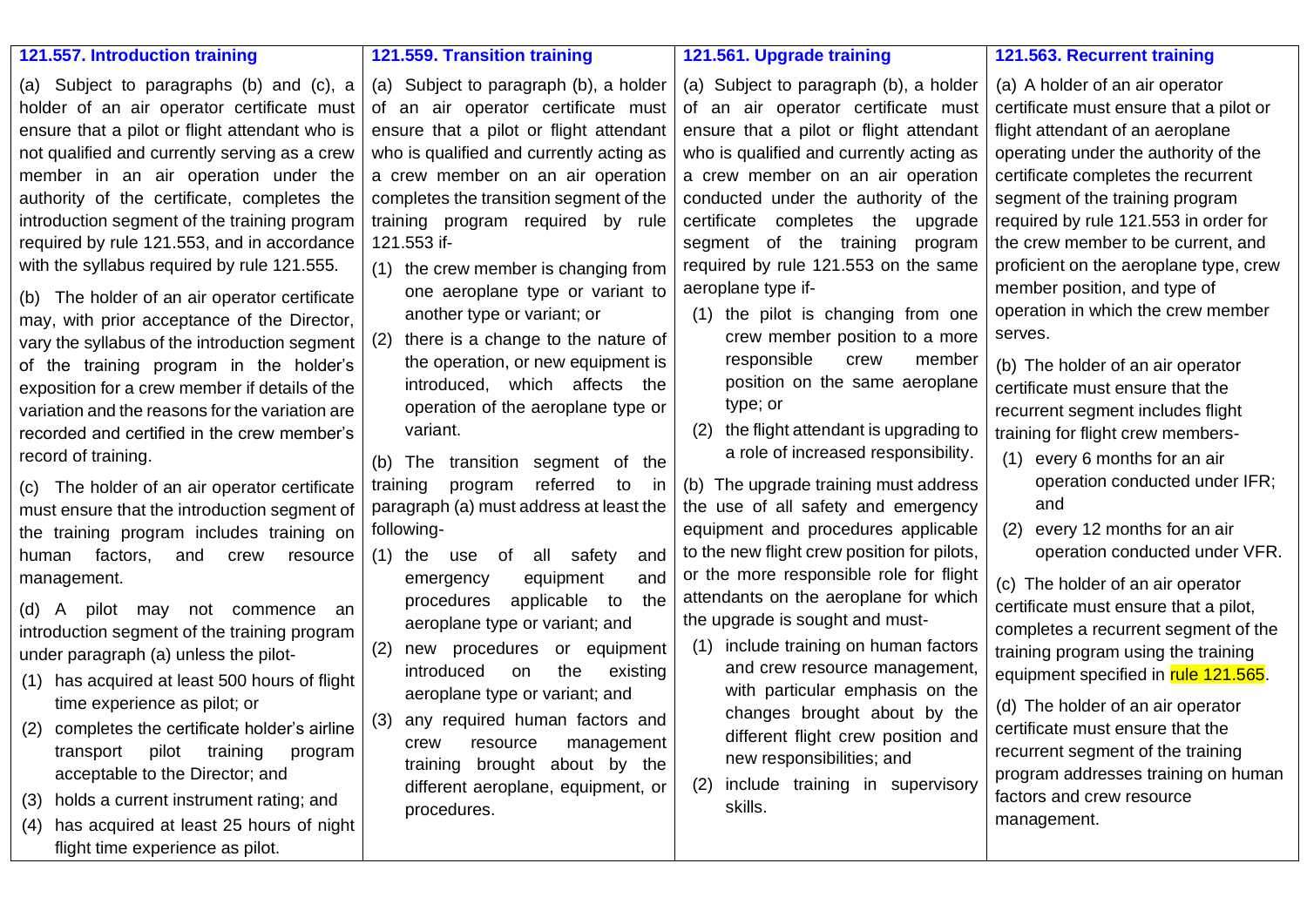#### **121.565. Flight crew training equipment**

(a) A holder of an air operator certificate must ensure that the crew member training program required by rule 121.553 for flight crew members includes ground and flight instruction using-

- (1) flight training devices; and
- (2) a flight simulator for the aeroplane type being used.
- (b) The holder of an air operator certificate must ensure that each flight simulator and each flight training device that is used in its training program is-
	- (1) approved for use by the certificate holder; and
	- (2) approved for the aeroplane type, and if applicable, the particular variant within that type, for which the training or check is being conducted; and
	- approved for the particular manoeuvre, procedure, or crew member function involved; and
	- (4) specified in the exposition required by rule 119.81.
- (c) The holder of an air operator certificate must ensure that each flight simulator or flight training device used for flight training in the training program,-
	- (1) maintains the performance, functional, and other characteristics that are required for approval; and
	- (2) is modified to conform with any modification to the aeroplane being simulated that results in changes to performance, functional, or other characteristics required for approval; and
	- (3) is given a functional pre-flight check before being used, and any discrepancy detected during use is logged by the appropriate pilot instructor or flight examiner at the end of each training or flight assessment.

(d) When flight crew training is conducted using equipment or resources that are not used solely for training, the holder of an air operator certificate must ensure that sufficient access is available to the equipment or resource to enable the training to be completed-

- (1) without unplanned interruption; and
- (2) in an environment that is conducive to the objective and safety outcome of the training task.

(e) The holder of an air operator certificate must ensure that for each aeroplane type operated under the authority of the certificate, a flight simulator for that aeroplane type is used for the flight crew training components of the training program.

(f) Despite paragraph (e), if a flight simulator for a particular aeroplane type is not available, the holder of an air operator certificate may apply to the Director to amend the training program to conduct training in an aeroplane.

(g) The holder of an air operator certificate must ensure that training conducted in an aeroplane referred to in paragraph (f) is carried out in accordance with a safe flight practice quide that is acceptable to the Director.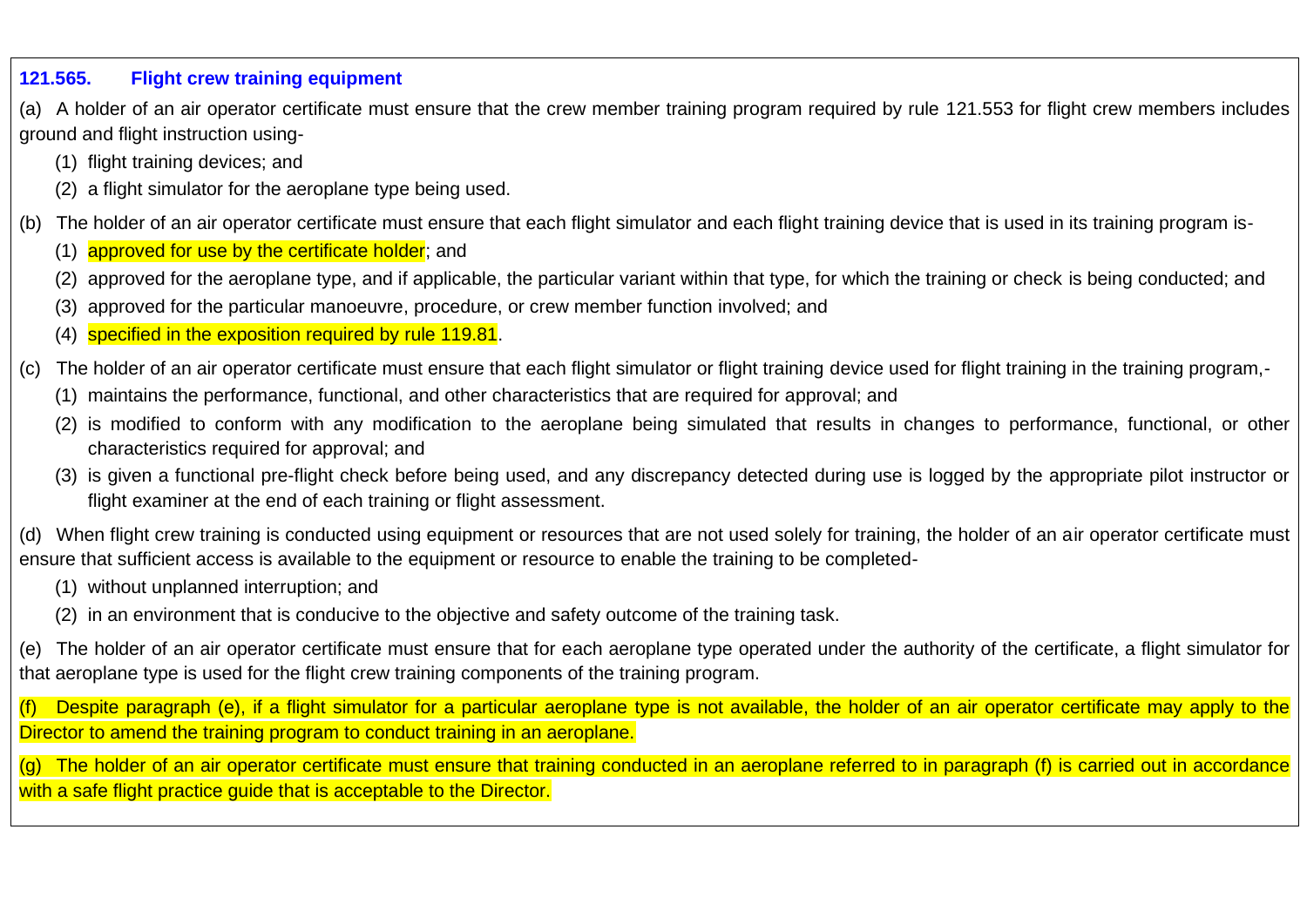| 121.567.<br><b>Pilot line training</b>                                                                                                                                                                                                                                                                                                                                                                                  | 121.569.<br><b>Pilot consolidation</b>                                                                                                                                                                                                                                                                                                                                                                                     |
|-------------------------------------------------------------------------------------------------------------------------------------------------------------------------------------------------------------------------------------------------------------------------------------------------------------------------------------------------------------------------------------------------------------------------|----------------------------------------------------------------------------------------------------------------------------------------------------------------------------------------------------------------------------------------------------------------------------------------------------------------------------------------------------------------------------------------------------------------------------|
| (a) A holder of an air operator certificate must ensure that a pilot, other than a<br>cruise relief pilot, who under rule 121.557 completes the introduction segment, or<br>under rule 121.559 completes the transition segment, or under rule 121.561<br>completes the upgrade segment of the training program required by rule 121.553-<br>completes a competency assessment under Subpart J before commencing<br>(1) | (a) A holder of an air operator certificate must ensure that a pilot, other than a<br>cruise relief pilot, who completes an introduction segment required by rule 121.557<br>and a transition segment required by rule 121.559, or an upgrade segment required<br>by rule 121.561 of the training program required by rule 121.553-<br>completes the applicable pilot line training required by rule 121.567, and a<br>(1) |
| the pilot line training specified in paragraph (b); and<br>completes the pilot line training specified in paragraph (b).<br>(2)                                                                                                                                                                                                                                                                                         | route check under Subpart J for the transition and upgrade segments, before<br>commencing the consolidation specified in paragraph (b); and                                                                                                                                                                                                                                                                                |
| (b) The pilot line training required by paragraph (a)(2) must comprise of-<br>following introduction training segment-<br>(1)                                                                                                                                                                                                                                                                                           | completes at least 100 hours of flight time experience or 75 operating cycles<br>(2)<br>in the applicable crew position under paragraphs (b) and (c) for consolidation<br>of a pilot's knowledge and skills; and                                                                                                                                                                                                           |
| for multi-engine turboprop powered aeroplanes - 20 hours including 10<br>(i)<br>take-offs and landings of which at least 6 take-offs and landings must be<br>as pilot flying; and                                                                                                                                                                                                                                       | completes a route check under Subpart J following consolidation for an<br>(3)<br>introduction segment.                                                                                                                                                                                                                                                                                                                     |
| for turbojet and turbofan powered aeroplanes - 25 hours including 10<br>(II)<br>take-offs and landings of which at least 6 take-offs and landings must be                                                                                                                                                                                                                                                               | A pilot undergoing consolidation of knowledge and skills required by paragraph<br>(b)<br>$(a)-$                                                                                                                                                                                                                                                                                                                            |
| as pilot flying; and<br>(iii) for all aeroplanes, including those referred to in paragraphs (i) and (ii) - 4                                                                                                                                                                                                                                                                                                            | must complete the 100 hours of flight time or 75 operating cycles within 120<br>(1)<br>days from the completion of the introduction or transition segment of the<br>training; and                                                                                                                                                                                                                                          |
| operating cycles of which at least 2 must be as pilot flying:<br>following transition or upgrade training segment-<br>(2)                                                                                                                                                                                                                                                                                               | must operate exclusively during the consolidation period on the one aeroplane<br>(2)<br>type that the training relates to; and                                                                                                                                                                                                                                                                                             |
| for multi-engine turboprop powered aeroplanes - 12 hours including 10<br>$\left(1\right)$<br>take-offs and landings of which at least 6 take-offs and landings must be<br>as pilot flying; and                                                                                                                                                                                                                          | may count the flight time or operating cycles accumulated for the pilot line<br>(3)<br>training required by rule 121.567 towards meeting the requirement under<br>paragraph (a); and                                                                                                                                                                                                                                       |
| for turbojet and turbofan powered aeroplanes - 20 hours including 10<br>take-offs and landings for the pilot-in-command of which 6 take-offs and<br>landings must be as pilot flying; or 10 hours including 10 take-offs and<br>landings for co-pilot of which 6 take-offs and landings must be as pilot                                                                                                                | (4) if the pilot is undertaking the consolidation following the completion of an<br>introduction segment of the training program, the flight experience required by<br>paragraph (a) must be conducted under the supervision of-                                                                                                                                                                                           |
| flying; and                                                                                                                                                                                                                                                                                                                                                                                                             | a line supervisory pilot who meets the requirements referred to in rule<br>(1)<br>121.517; or                                                                                                                                                                                                                                                                                                                              |
| (iii) for all aeroplanes, including those referred to in paragraphs (i) and (ii) - 4<br>operating cycles of which at least 2 must be as pilot flying.                                                                                                                                                                                                                                                                   | (ii) a pilot instructor who meets the requirements referred to in rule 121.519;<br>or                                                                                                                                                                                                                                                                                                                                      |
| The pilot line training required by paragraph (b) must be-<br>(c)                                                                                                                                                                                                                                                                                                                                                       | if the pilot is undertaking the consolidation following the completion of a<br>(5)                                                                                                                                                                                                                                                                                                                                         |
| acquired in an aeroplane conducting an air operation; and<br>(1)                                                                                                                                                                                                                                                                                                                                                        | transition or an upgrade segment of the training program, the flight experience                                                                                                                                                                                                                                                                                                                                            |
| conducted under the supervision of an instructor who-<br>(2)                                                                                                                                                                                                                                                                                                                                                            | required by paragraph (a) must be conducted with-                                                                                                                                                                                                                                                                                                                                                                          |
| meets the requirements referred to in rule 121.519; or<br>$\left( 1\right)$                                                                                                                                                                                                                                                                                                                                             | a flight crew member who meets the requirements referred to in rule<br>(1)                                                                                                                                                                                                                                                                                                                                                 |
| is approved by the Director to conduct specific training for the introduction<br>(ii)<br>of a new aeroplane type.                                                                                                                                                                                                                                                                                                       | $121.531(a)$ ; or                                                                                                                                                                                                                                                                                                                                                                                                          |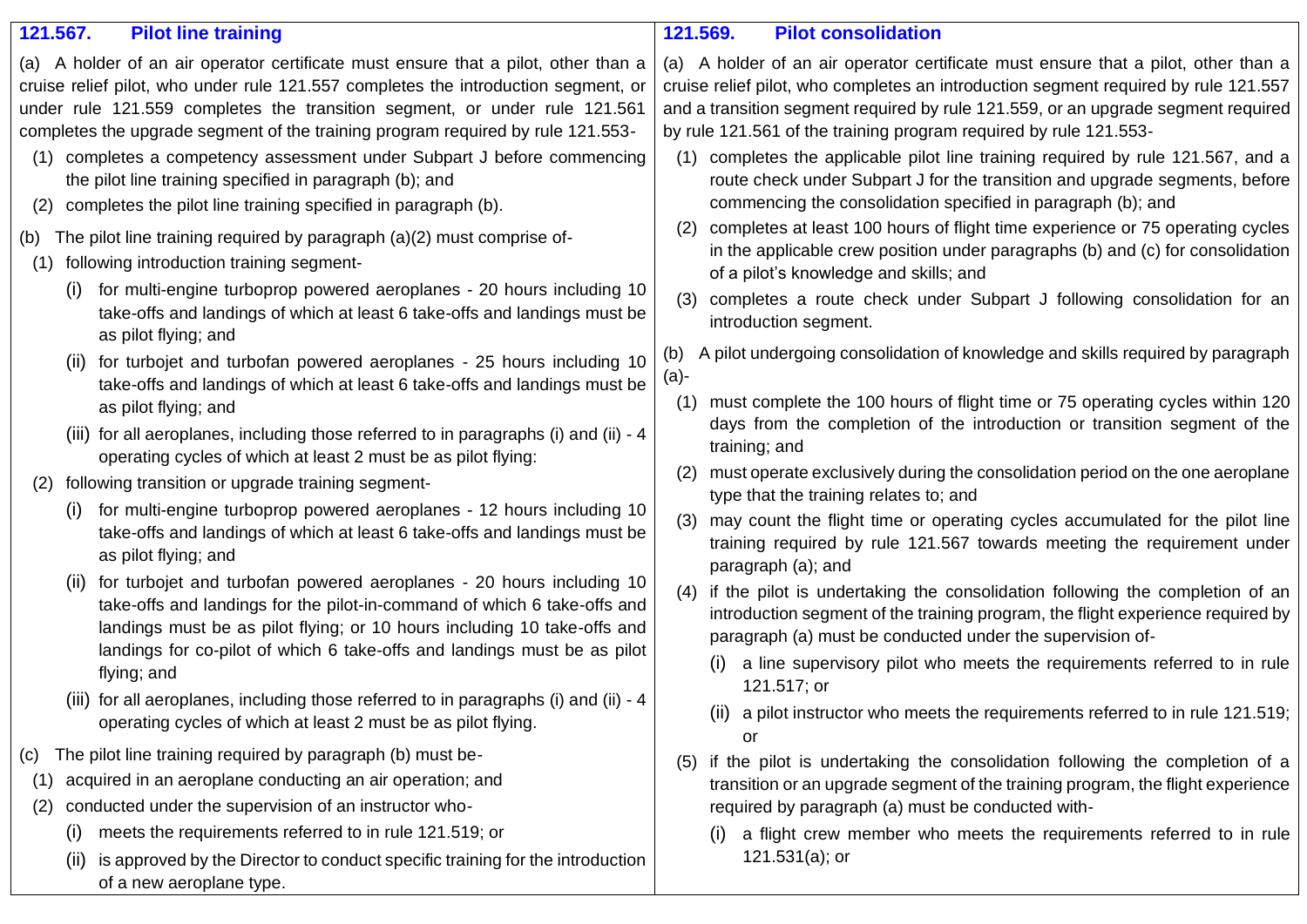| $(c)(2)$ -                                      | (d) For the purpose of paragraph $(c)(1)$ , the pilot instructor required by paragraph                                                                                  | (ii) a line supervisory pilot who meets the requirements referred to in rule<br>121.517; or                                                                               |
|-------------------------------------------------|-------------------------------------------------------------------------------------------------------------------------------------------------------------------------|---------------------------------------------------------------------------------------------------------------------------------------------------------------------------|
| (1)                                             | must act as pilot-in-command at all times; and                                                                                                                          | (iii) a pilot instructor who meets the requirements referred to in rule 121.519.                                                                                          |
| (2)                                             | must occupy a pilot station when supervising a pilot undergoing line training<br>for a co-pilot position; and                                                           | If the consolidation of the pilot's knowledge and skills cannot be completed<br>(C)<br>within the 120 days as required by paragraph (b)(1), the period for completing the |
| (3)                                             | must occupy a pilot station when supervising a pilot undergoing line training                                                                                           | consolidation may be extended by up to 30 days if the pilot-                                                                                                              |
|                                                 | for a pilot-in-command position, until the pilot acquiring the experience has-                                                                                          | continues to meet all other requirements of the training program; and<br>(1)                                                                                              |
| $\left(1\right)$                                | performed at least 2 take-offs and landings as pilot flying in the aeroplane<br>type for which the pilot-in-command qualification is required; and                      | satisfactorily completes a refresher course acceptable to the Director or a line-<br>(2)<br>operating flight supervised by-                                               |
| (ii)                                            | demonstrated to the pilot instructor the ability to perform the duties of a<br>pilot-in-command for that aeroplane type; and                                            | a line supervisory pilot who meets the requirements referred to in rule<br>(I)<br>121.517; or                                                                             |
| (4)                                             | may occupy the observer's seat if the requirements of paragraph (3) are met.                                                                                            | (ii) a pilot instructor who meets the requirements referred to in rule 121.519;                                                                                           |
|                                                 | (e) A holder of an air operator certificate must ensure that a cruise relief pilot,<br>completes the introduction segment referred to in rule 121.557, or completes the | or<br>(iii) a flight examiner who meets the requirements referred to in rule 121.521.                                                                                     |
| transition segment referred to in rule 121.559- |                                                                                                                                                                         |                                                                                                                                                                           |
| (1)                                             | completes a competency assessment under Subpart J before commencing<br>the pilot line training specified in paragraph (b); and                                          |                                                                                                                                                                           |
| (2)                                             | completes at least 6 operating sectors as a cruise relief pilot occupying either<br>pilot station; and                                                                  |                                                                                                                                                                           |
| (3)                                             | completes a route check under Subpart J following the pilot line training<br>specified in paragraph (2).                                                                |                                                                                                                                                                           |
| (f)<br>be conducted-                            | The pilot line training required by paragraph $(e)(2)$ for a cruise relief pilot must                                                                                   |                                                                                                                                                                           |
| (1)                                             | under the supervision of a pilot instructor who meets the requirements referred                                                                                         |                                                                                                                                                                           |
|                                                 | to in rule 121.519; and                                                                                                                                                 |                                                                                                                                                                           |
| (2)                                             | on air operations in the particular aeroplane type that the training relates to.                                                                                        |                                                                                                                                                                           |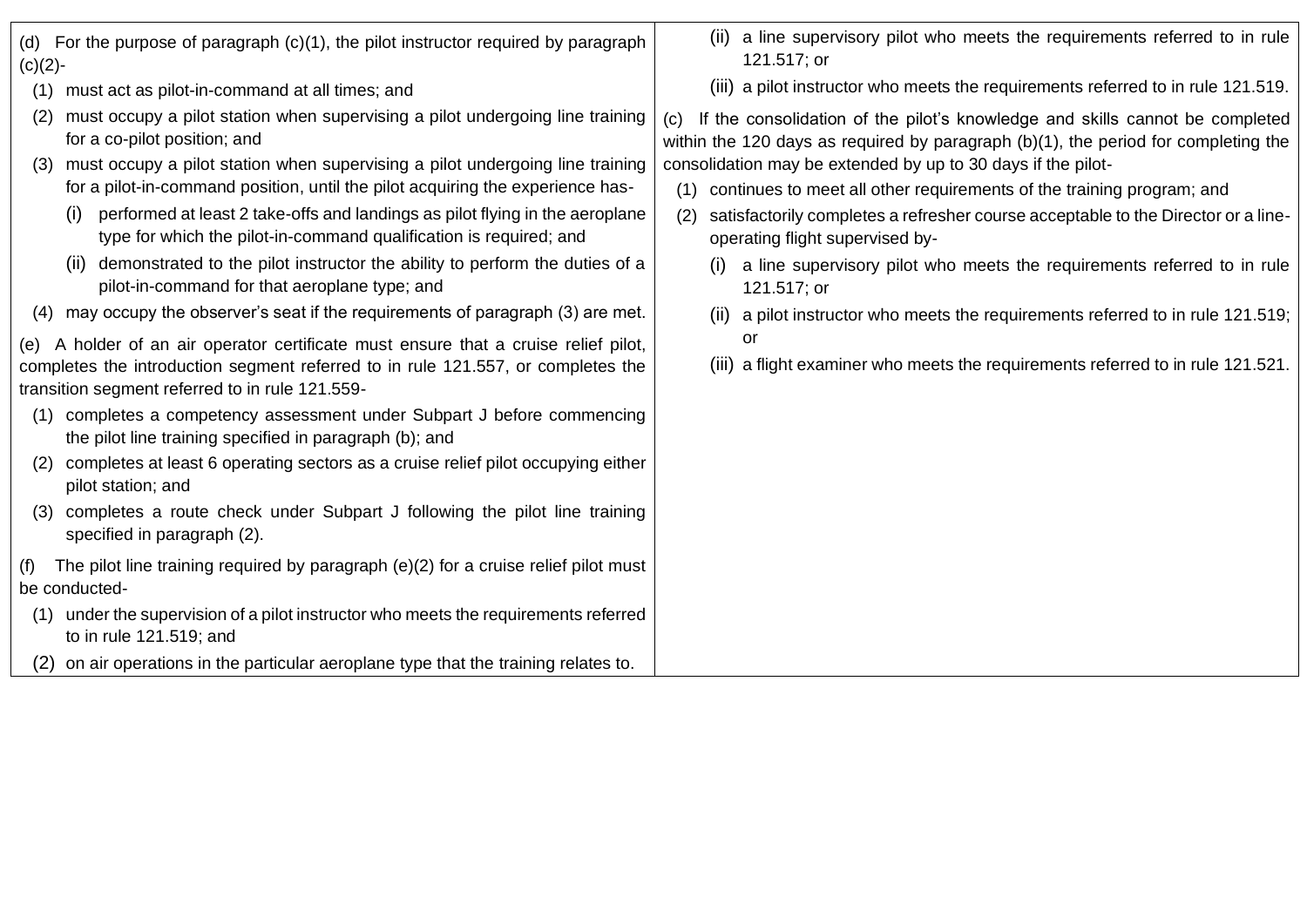**AC121-4 The Training and Assessment of Human Factors and Crew Resource Management** 

#### **1. Crew member training program: Introduction segment Ref: CAR 121.557**

A holder of an air operator certificate must ensure that a pilot or flight attendant who is not qualified and currently serving as a crew member in an air operation completes the introductory segment of the training program. The introductory segment can be based on the following:

# **Ground training:**

- a) Objectives:
- to enhance crew member and operator management awareness of human factors which could cause or exacerbate incidents which affect the safe conduct of air operations
- crew member demonstrates detailed knowledge of the theoretical and practical aspects of HF/CRM
- crew member recognises HF/CRM as an integral component of performance which if employed correctly can prevent the onset of incidents or accidents
- crew member can describe the benefits of co-ordinated team behaviour over individual endeavour
- crew member is able to identify and develop strategies to manage threats
- crew member is able to develop strategies to prevent and manage crew error
- b) Competency requirements:
- instructor uses formative assessment techniques to confirm crew member understanding of the course material
- crew member demonstrates correct behaviours and skills during simulator and line assessment. This should utilise a behavioural marker system
- c) Elements of training program:

All HF/CRM core elements and sub elements covered in depth. Refer to Appendix 1

- d) Acceptable training methodologies:
- classroom including power point and video presentation
- instructor facilitation
- student participation exercise
- emergency procedures training (EPT)
- computer based training
- (CBT), hand-outs, and self-study (**Note:** *May be used only as a pre-requisite to classroom instruction/facilitation*)

An introductory HF/CRM course generally is conducted in a classroom for 2 or 3 days. An example of the material used in the course is a guide to nontechnical skills<sup>1</sup>.

1 'Safety at the Sharp End' – *Flin, O'Connor, Crichton.*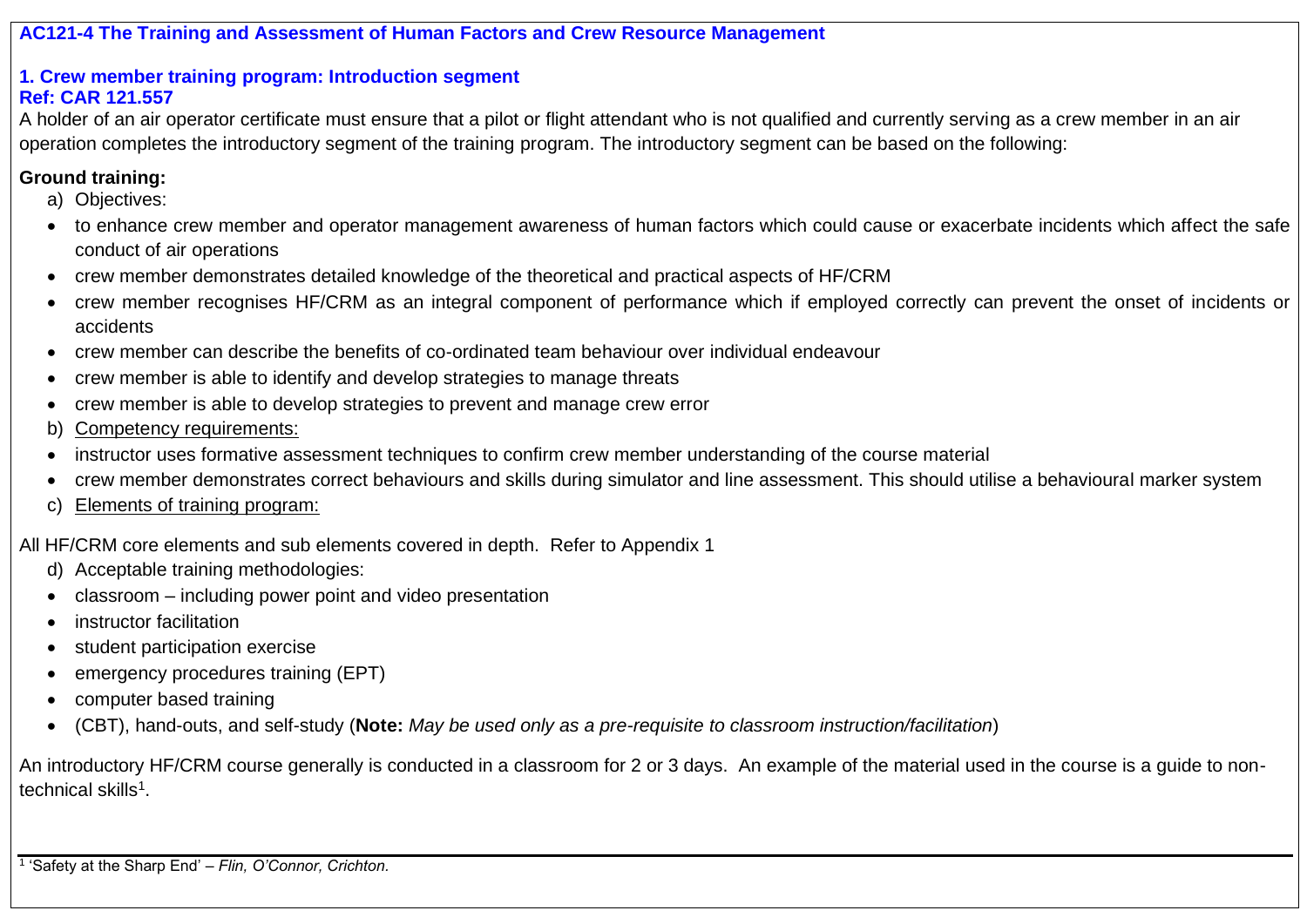#### **Simulator training and assessment (where applicable)**

- a) Objectives:
- the holder of an air operator certificate provides a training environment which recognises the importance of HF/CRM is conducive to learning and promotes a positive safety culture
- crew member incorporates HF/CRM knowledge, skills and behaviours and fully integrates these techniques to effectively conduct and manage the operation
- crew member utilises all available resources to achieve optimal performance
- crew member applies appropriate strategies to manage threats
- crew member implements strategies to prevent and manage crew error
- b) Crew member competency requirements:
- pass competency assessment, which includes assessment of both technical and HF/CRM components for each task. This should utilise a behavioural marker system.
- c) Elements of training program:

HF and CRM are taught as an integral part of the operator's training program. Refer to Appendix 3 example. Skills that must be trained include:

- threat and error management<sup>2</sup>
- situational awareness strategies
- workload management
- decision making
- **leadership**
- positive team behaviours
- communication
- automation management
- effective monitoring
- d) Acceptable training methodologies:
- instruction in flight training device, flight simulator, cabin trainer
- LOFT briefing prior to exercise
- practice and feedback
- debriefing after exercise
- assessment and constructive analysis
- Self-analysis
- CBT, hand-outs, and self-study (**Note:** *May be used only as a pre-requisite to simulator instruction*)

<sup>2</sup> Guidance on threat and error management (TEM) training can be found in the ICAO Human Factors Training Manual (Doc 9683).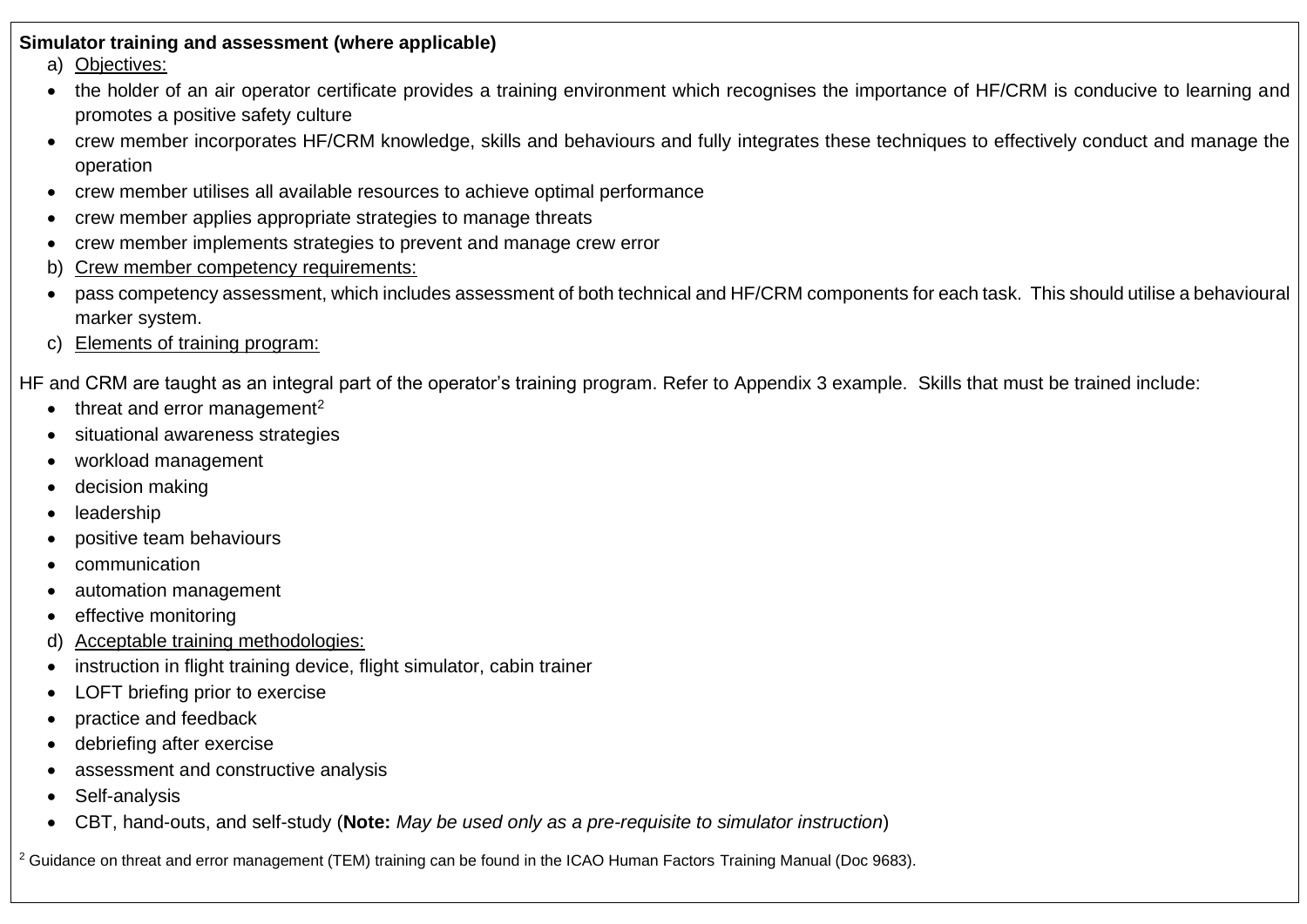#### **Line training and assessment**

a) Objectives:

- the operator provides a training environment which recognises the importance of HF/CRM, is conducive to learning and promotes a positive safety culture
- crew member incorporates HF/CRM knowledge, skills and behaviours and fully integrates these techniques to safely conduct and manage the operation
- crew member utilises all available resources to achieve optimal performance
- crew member applies appropriate strategies to manage threats
- crew member implements strategies to prevent and manage crew error b)
- b) Crew member competency requirements:
- pass route check assessment which includes assessment of both technical and HF/CRM components for each task. This should utilise a behavioural marker system.
- c) Elements of training program:

HF and CRM are taught as an integral part of the operator's training program. Skills that must be trained include:

- threat and error management
- situational awareness strategies
- workload management
- decision making
- **leadership**
- positive team behaviours
- communication
- automation management
- effective monitoring
- d) Acceptable training methodologies:
- instruction during line training or line operations
- briefing prior to flight
- practice and feedback
- debriefing after flight
- assessment and constructive analysis
- self-analysis
- training workbooks, hand-outs, and self-study (**Note:** *May be used to support line training, but not in lieu of flight training requirements*)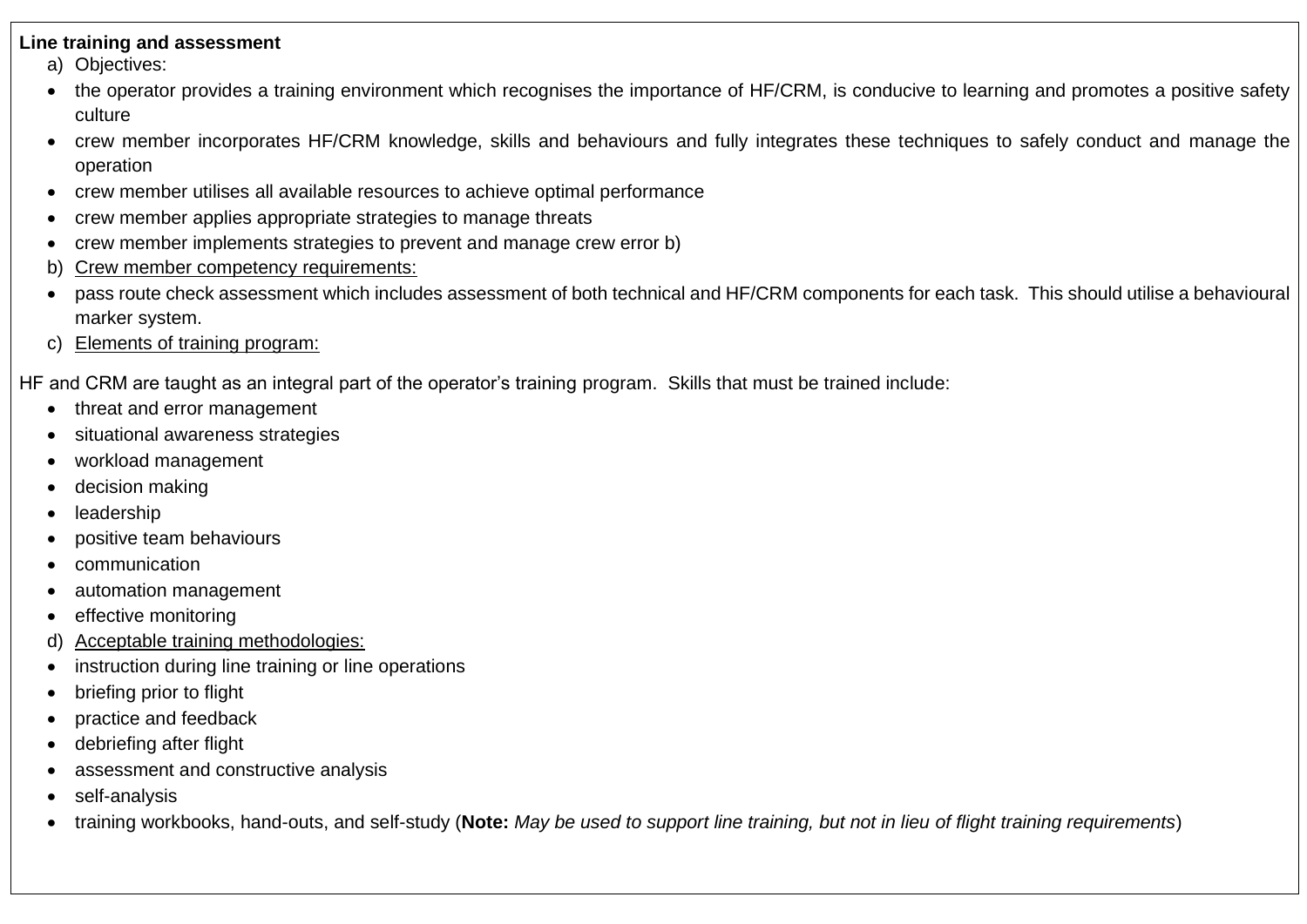### **2. Crew member training program: Transition segment**

# **Ref: CAR 121.559**

A holder of an air operator certificate must ensure that a pilot or flight attendant who is qualified and currently acting as a crew member on an air operation completes the transition segment of the training program. The transition segment can be based on the following:

# **Ground Training**

- a) Objectives:
- crew member demonstrates detailed knowledge of HF/CRM principles and strategies applicable to new aircraft type/variant when transition involves change to aircraft with markedly different size, flight characteristics, procedures, philosophy or operating environment.
- b) Competency requirements:
- instructor uses formative assessment techniques to confirm crew member understanding of the course material
- crew member demonstrates correct behaviours and skills during simulator and line assessment. This should utilise a behavioural marker system
- c) Elements of training program:
- elements and sub elements appropriate to transitional differences (refer to objective)
- d) Acceptable training methodologies:
- classroom including power point and video presentation
- instructor facilitation
- student participation exercise
- EPT (type specific)
- use of case studies
- CBT, hand-outs, and self-study( Note: May be used only as a pre-requisite to simulator to classroom instruction/facilitation)

# **Simulator training and assessment (where applicable)**

- a) Objectives:
- the operator provides a training environment which recognises the importance of HF/CRM, is conducive to learning and promotes a positive safety culture
- crew member incorporates HF/CRM knowledge, skills and behaviours and fully integrates these techniques to effectively conduct and manage the operation of the new type/variant
- b) Crew member competency requirements:
- pass competency assessment, which includes assessment of both technical and HF/CRM components for each task. This should utilise a behavioural marker system.
- c) Elements of training program:

HF and CRM are taught as an integral part of the operator's training program. Refer Appendix3 example. Skills that must be trained include:

- threat & error management
- situational awareness strategies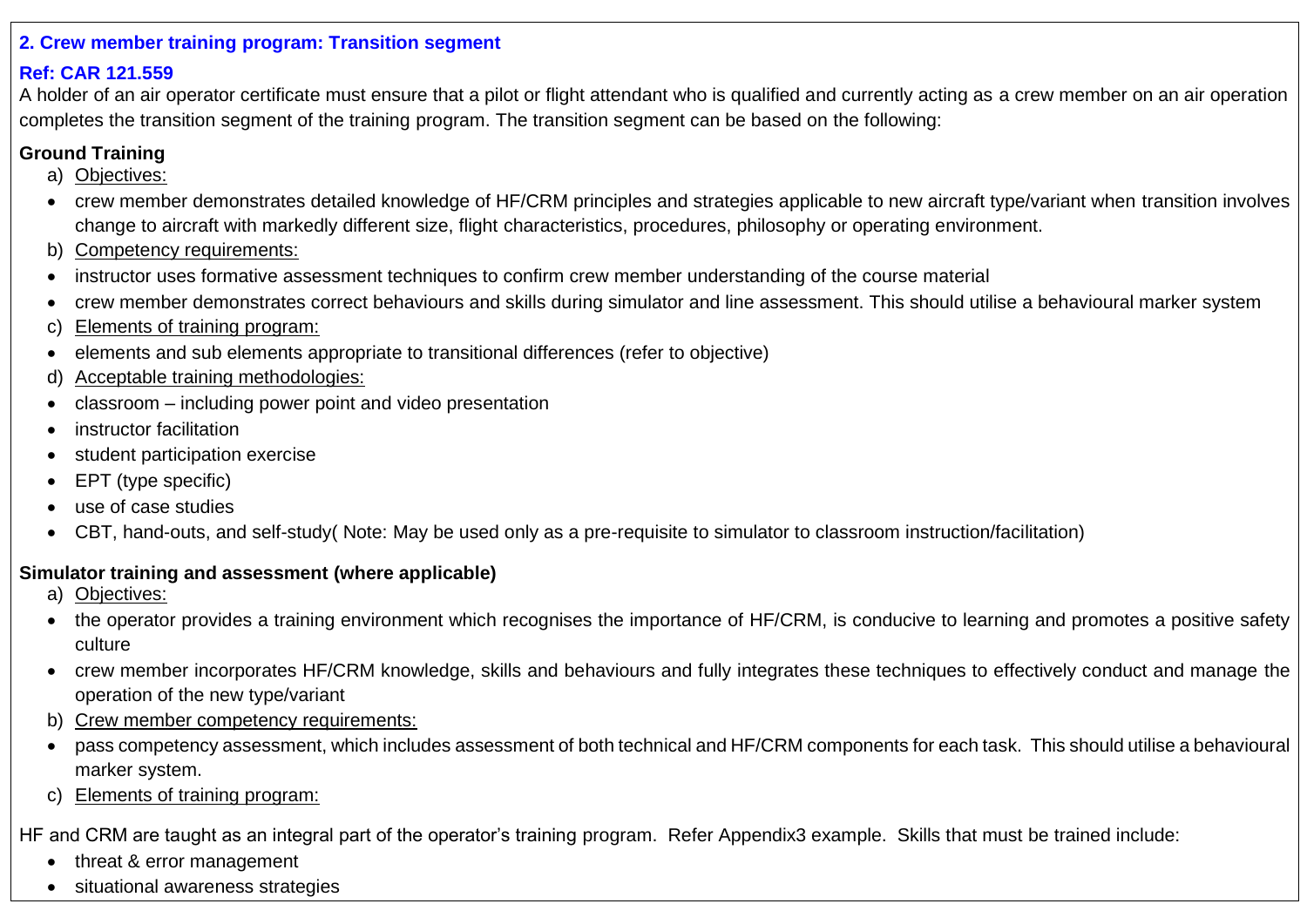- workload management
- decision making
- **leadership**
- positive team behaviours
- communication
- automation management
- **Effective monitoring**
- d) Acceptable training methodologies:
- instruction in flight training device, flight simulator, cabin trainer
- LOFT
- briefing prior to exercise
- practice and feedback
- debriefing after exercise
- assessment and constructive analysis
- self-analysis
- CBT, handouts, and self-study (**Note:** *May be used only as a pre-requisite to similar instruction*)

# **Line training and assessment**

- a) Objectives:
- the operator provides a training environment which recognises the importance of HF/CRM, is conducive to learning and promotes a positive safety culture
- crew member incorporates HF/CRM knowledge, skills and behaviours and fully integrates these techniques to safely conduct and manage the operation of the new type/variant
- b) Crew member competency requirements:
- pass route check/line assessment which includes assessment of both technical and HF/CRM components for each task. This should utilise a behavioural marker system.
- c) Elements of training program:

HF and CRM are taught as an integral part of the operator's training program. Skills that must be trained include:

- threat & error management
- situational awareness strategies
- workload management
- decision making
- **leadership**
- positive team behaviours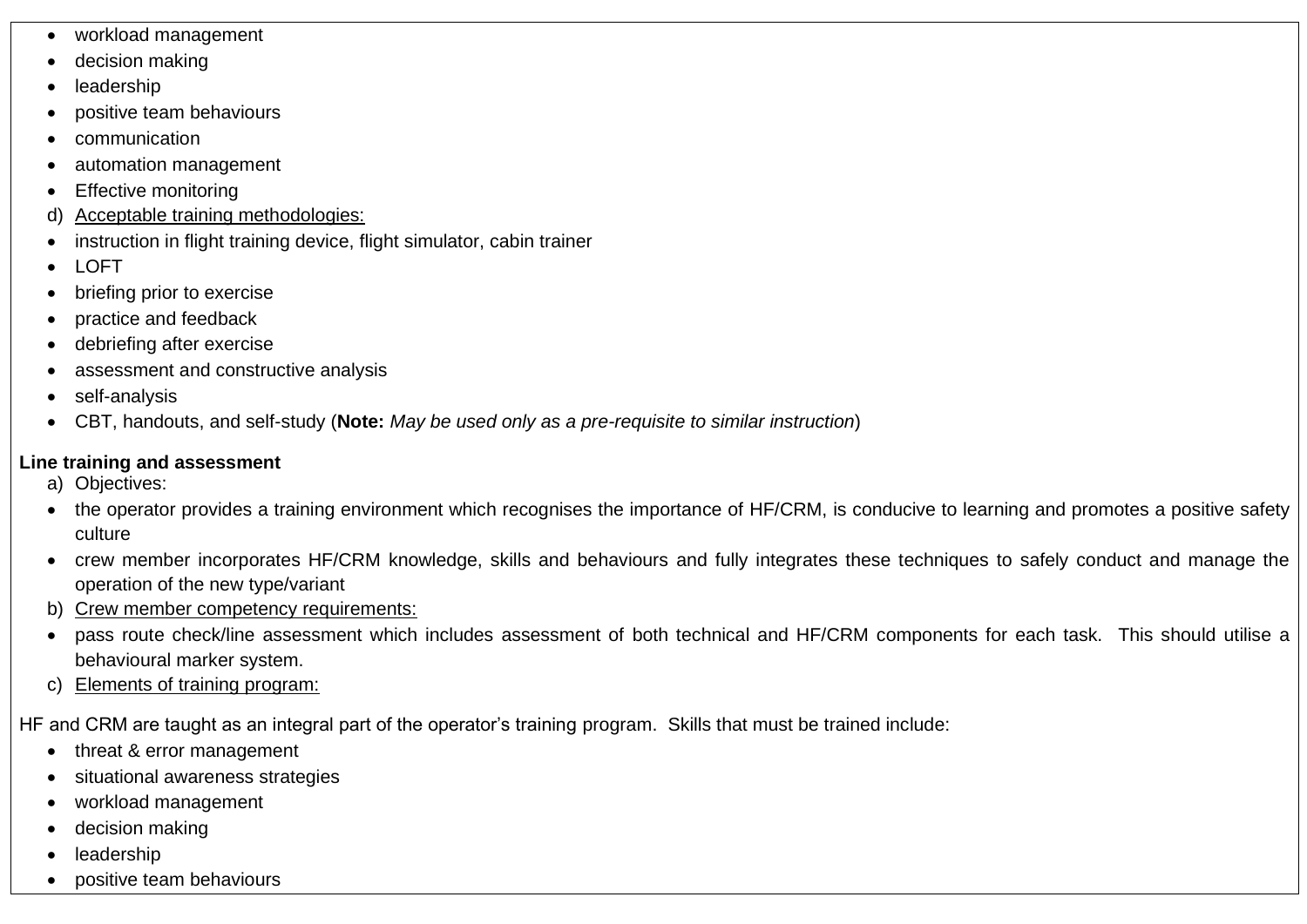- communication
- automation management
- effective monitoring
- d) Acceptable training methodologies:
- instruction during line training or line operations
- briefing prior to flight
- practice and feedback
- debriefing after flight
- assessment and constructive analysis
- self-analysis
- training workbooks, hand-outs, and self-study (**Note:** *May be used to support line training but not in lieu of line training requirements*)

# **3. Crew member training program: Upgrade segment**

# **Ref: CAR 121.561**

A holder of an air operator certificate must ensure that a pilot or flight attendant who is qualified and currently acting as a crew member on an air operation completes the upgrade segment of the training program. The upgrade segment can be based on the following:

Ground training:

- a) Objectives:
- crew member demonstrates comprehensive knowledge of HF/CRM principles and strategies applicable to the different crew position and new responsibilities
- crew member can describe the importance of skilled leadership and decision making considerate of risk in achieving a safe operation
- b) Competency requirements:
- instructor uses formative assessment techniques to confirm crew member understanding of the course material
- crew member demonstrates correct behaviours and skills during simulator and line assessment. This should utilise a behavioural marker system
- c) Elements of training program:

Elements and sub elements appropriate to upgrade. Skills that must be trained include:

- decision making
- **leadership**
- positive team behaviours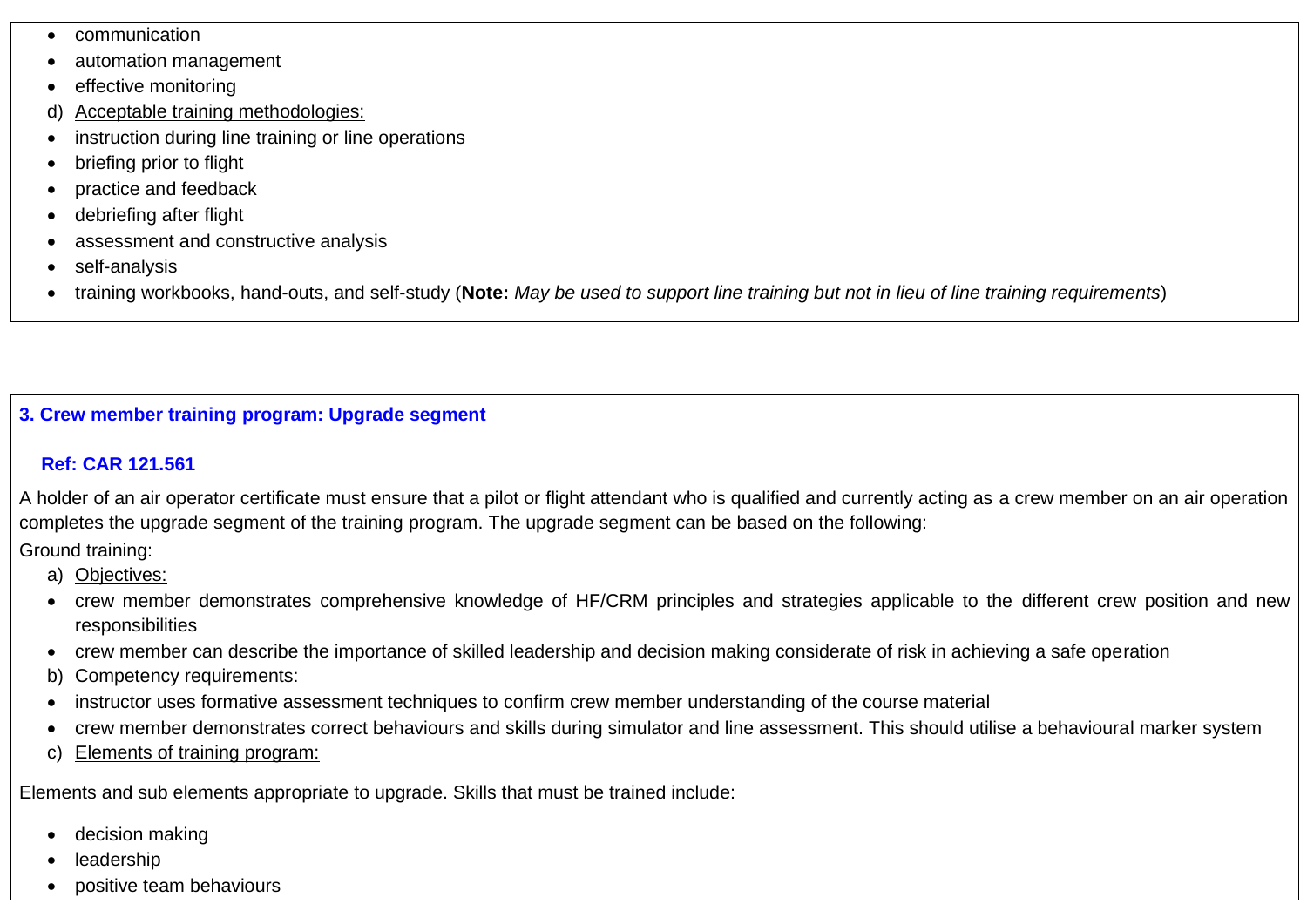- communication
- workload management
- d) Acceptable training methodologies:
- classroom
- instructor facilitation
- student participation exercise
- use of case studies
- CBT, hand-outs, and self-study (**Note:** *May be used only as a pre-requisite to similar instruction*)

Simulator training and assessment (where applicable)

- a) Objectives:
- the operator provides a training environment which recognises the importance of HF/CRM, is conducive to learning and promotes a positive safety culture
- crew member incorporates HF/CRM knowledge, skills and behaviours and fully integrates these techniques to effectively conduct and manage the operation
- crew member demonstrates good leadership and decision making skills
- crew member utilises all available resources to achieve optimal performance
- b) Crew member competency requirements:
- pass competency assessment, which includes assessment of both technical and HF/CRM components for each task. This should utilise a behavioural marker system. Refer Appendix 2. The focus should be on crew member's performance in areas applicable to new responsibilities (e.g. leadership, decision making etc.)
- c) Elements of training program:

HF and CRM are taught as an integral part of the operator's training program. Training scenarios should provide for the exercise of leadership and decision making skills. Refer Appendix3 example. Skills that must be trained include:

- threat & error management
- situational awareness strategies
- workload management
- decision making
- leadership
- positive team behaviours
- communication
- automation management
- effective monitoring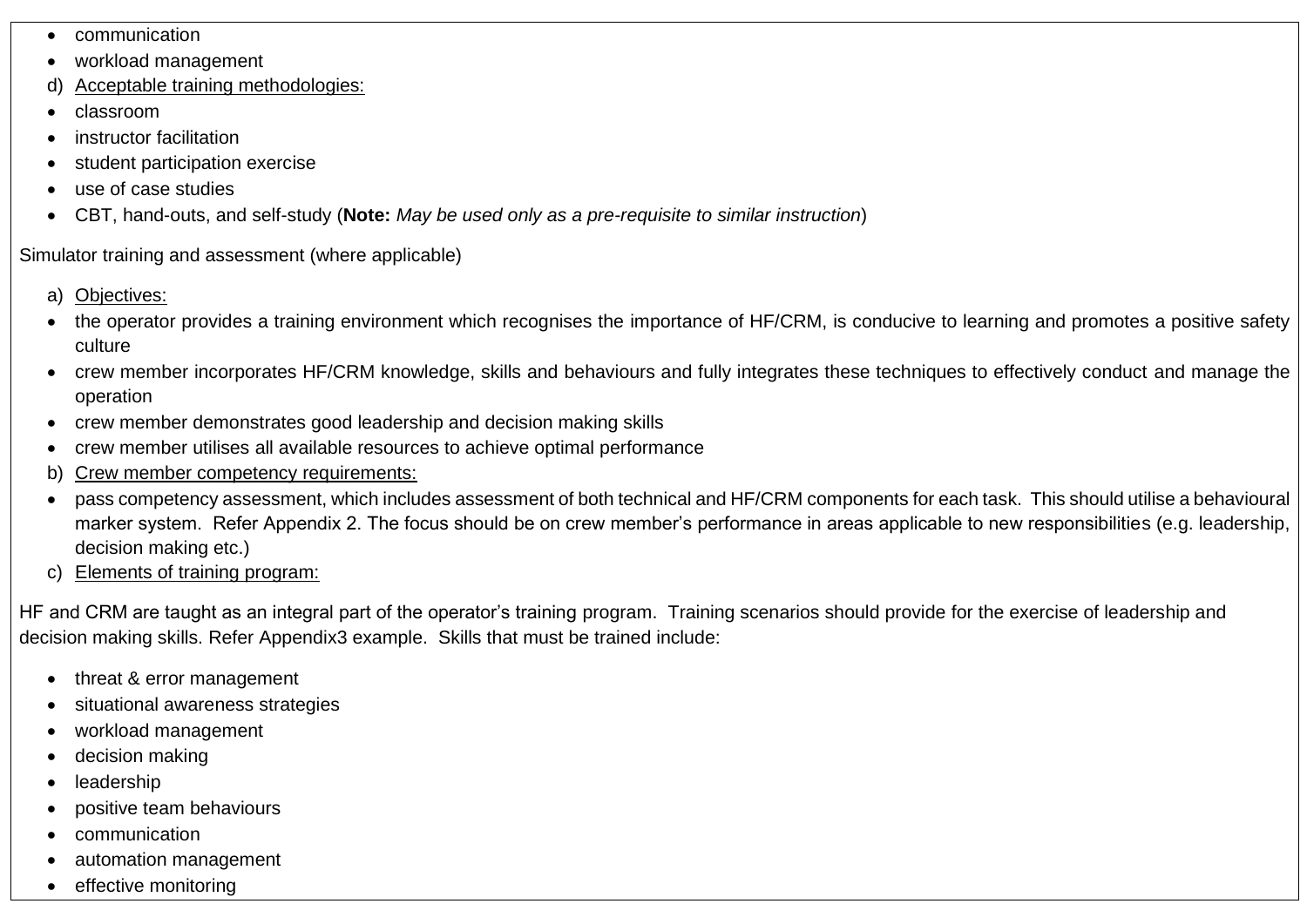- d) Acceptable training methodologies:
- instruction in flight training device, flight simulator, cabin trainer
- LOFT
- briefing prior to exercise
- practice and feedback
- debriefing after exercise
- assessment and constructive analysis
- self-analysis
- CBT, hand-outs, and self-study (**Note:** *May be used only as a pre-requisite to similar instruction*)

### Line training and assessment

- a) Objectives:
- the operator provides a training environment which recognises the importance of HF/CRM, is conducive to learning and promotes a positive safety culture.
- crew member incorporates HF/CRM knowledge, skills and behaviours and fully integrates these techniques to safely conduct and manage the operation in the new role
- b) Crew member competency requirements:
- pass route check/line assessment which includes assessment of both technical and HF/CRM components for each task. This should utilise a behavioural marker system
- c) Elements of training program:

HF and CRM are taught as an integral part of the operator's training program. Focus should be on crew member's performance in areas applicable to new responsibilities. Skills that must be trained include:

- threat & error management
- situational awareness strategies
- workload management
- decision making
- **leadership**
- positive team behaviours
- communication
- automation management
- effective monitoring
- d) Acceptable training methodologies:
- instruction during line training or line operations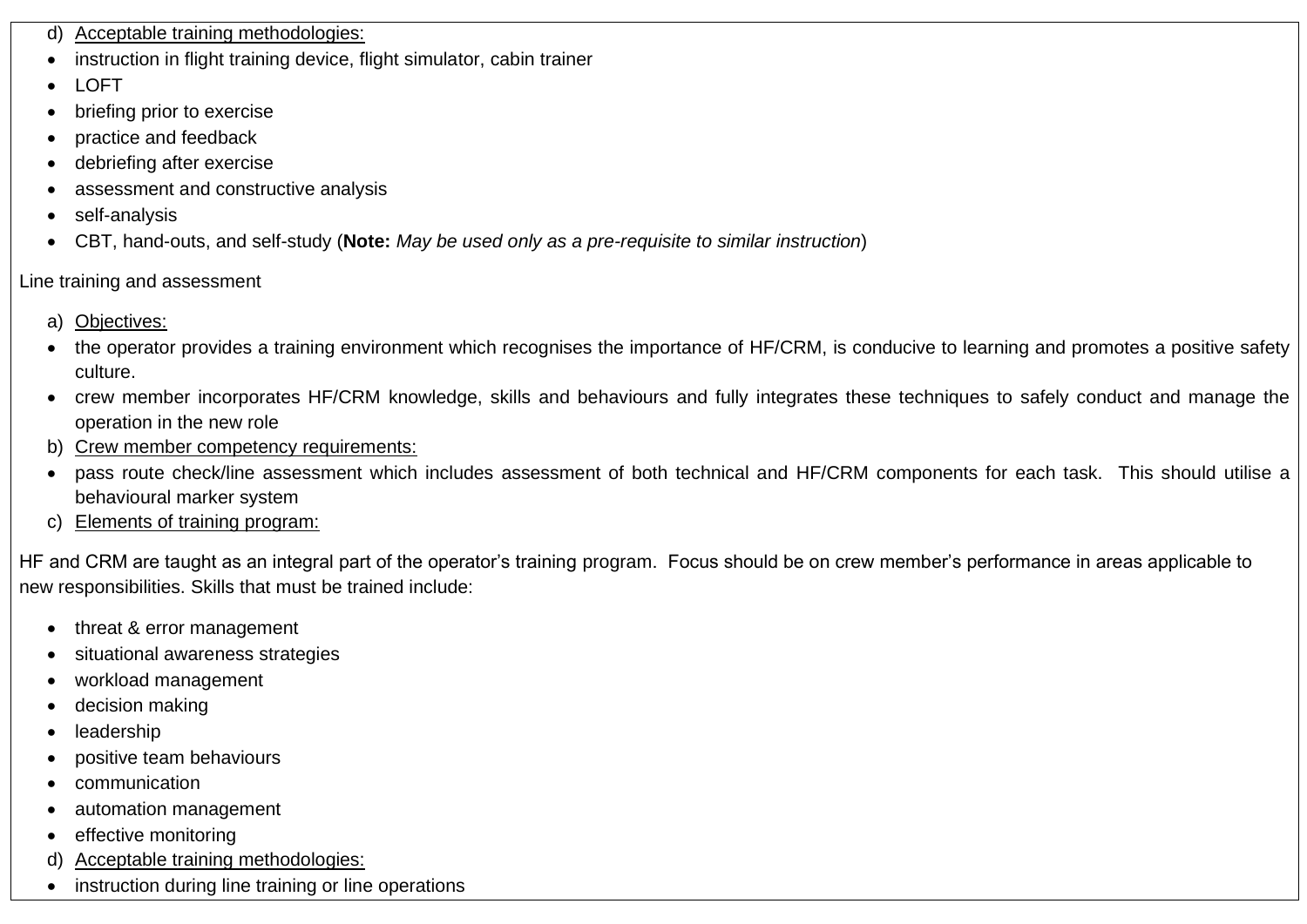- briefing prior to flight
- practice and feedback
- debriefing after flight
- assessment and constructive analysis
- self-analysis
- training workbooks, hand-outs, and self-study (**Note:** *May be used to support line training, but not in lieu of line training requirements*)

#### **4. Crew member training program: Recurrent segment Ref: CAR 121.563**

A holder of an air operator certificate must ensure that a pilot or flight attendant of an aeroplane completes the recurrent segment of the training program in order for the crew member to be current and proficient on the aeroplane type, crew member position, and type of operation in which the crew member serves. The recurrent segment can be based on the following:

# **Ground training**

- a) Objectives:
- through training the core elements of HF/CRM over a 36 month<sup>3</sup> period/cycle the crew members demonstrate a detailed knowledge of HF/CRM principles and strategies applicable to the aircraft that they operate
- the operator delivers a training and assessment program incorporating HF/CRM to effectively address any changes to operating environment or company procedures
- b) Competency requirements:
- instructor uses formative assessment techniques to confirm crew member understanding of the course material
- crew member demonstrates correct behaviours and skills during next simulator and line assessment which includes assessment of both technical and HF/CRM components for each task. This should utilise a behavioural marker system. The focus should be on crew member's performance in areas applicable to the crew member's responsibilities (e.g. leadership, etc.). Refer Appendix 2
- c) Elements of training program:
- annual ground training program includes training modules on HF/CRM. All core elements and applicable<sup>4</sup> sub elements must be trained over a 36 month<sup>1</sup> period/cycle. The ground training program should include an interactive training session involving flight crew and cabin crew members
- d) Acceptable training methodologies:
- classroom
- instructor facilitation
- student participation exercise
- EPT (type specific)
- use of case studies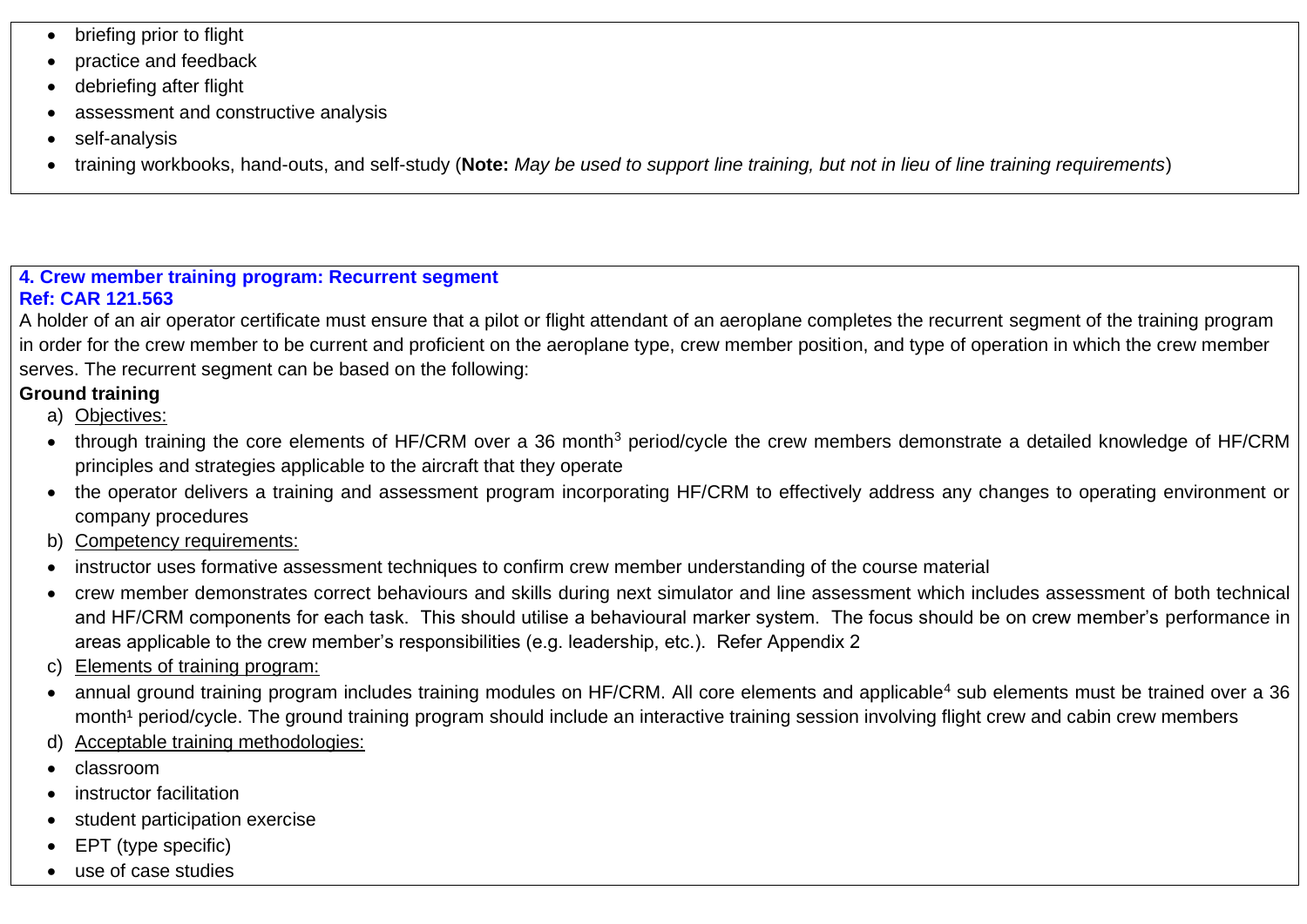- CBT, hand-outs, and self-study (**Note:** *May be used only as a pre-requisite to classroom instruction/facilitation*)
- <sup>3</sup> Operator may apply to the Director to conduct recurrent training over a period/cycle of different duration.

<sup>4</sup> Operator may select sub elements based on their operating environment, risk assessment, or safety data.

# **Simulator training and assessment (where applicable)**

- a) Objectives:
- the operator provides a training environment which recognises the importance of HF/CRM, is conducive to learning and promotes a positive safety culture
- crew member incorporates HF/CRM knowledge, skills and behaviours and fully integrates these techniques to effectively conduct and manage the operation
- the operator delivers a training and assessment program incorporating HF/CRM to effectively address any changes to operating environment or company procedures
- b) Crew Member competency requirements:
- pass competency assessment, which includes assessment of both technical and HF/CRM components for each task. This should utilise a behavioural marker system. The focus should be on crew member's performance in areas applicable to new responsibilities (e.g. leadership, decision making etc.). Refer Appendix 2
- c) Elements of training program:

HF and CRM are taught as an integral part of the operator's training program. Refer Appendix3 example.

- d) Acceptable training methodologies:
- instruction in flight training device, flight simulator, cabin trainer
- LOFT
- briefing prior to exercise
- practice and feedback
- debriefing after exercise
- assessment and constructive analysis
- self-analysis
- CBT, hand-outs, and self-study (**Note:** *May be used only as a pre-requisite to simulator instruction*)

# **Line assessment**

- a) Objectives:
- crew member incorporates HF/CRM knowledge, skills and behaviours and fully integrates these techniques to safely conduct and manage the operation
- b) Crew member competency requirements: